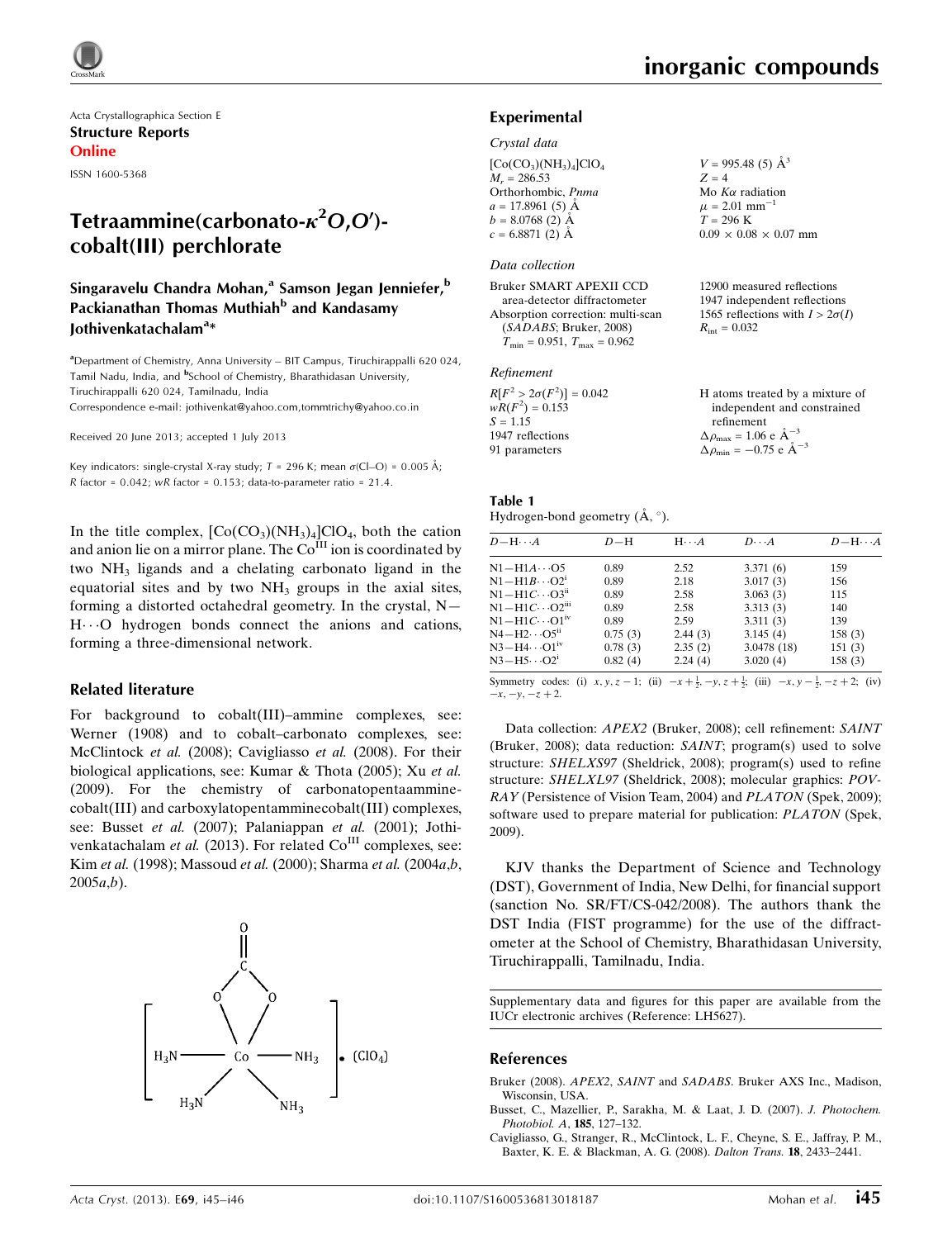- [Jothivenkatachalam, K., Chandra Mohan, S. & Natarajan, P. \(2013\).](https://scripts.iucr.org/cgi-bin/cr.cgi?rm=pdfbb&cnor=lh5627&bbid=BB4) Res. Chem. Intermed. [DOI: 10.1007/s11164-012-0850-0.](https://scripts.iucr.org/cgi-bin/cr.cgi?rm=pdfbb&cnor=lh5627&bbid=BB4)
- [Kim, B.-G., Min, K.-S., Lee, B.-W. & Dohi, M.-K. \(1998\).](https://scripts.iucr.org/cgi-bin/cr.cgi?rm=pdfbb&cnor=lh5627&bbid=BB5) Bull. Korean Chem. Soc. 19[, 482–483.](https://scripts.iucr.org/cgi-bin/cr.cgi?rm=pdfbb&cnor=lh5627&bbid=BB5)
- [Kumar, C. V. & Thota, J. \(2005\).](https://scripts.iucr.org/cgi-bin/cr.cgi?rm=pdfbb&cnor=lh5627&bbid=BB6) Inorg. Chem. 44, 825–827.
- [Massoud, S. S., Mautner, F. A. & Abu-Youssef, M. A. M. \(2000\).](https://scripts.iucr.org/cgi-bin/cr.cgi?rm=pdfbb&cnor=lh5627&bbid=BB7) Cryst. Res. Technol. 35[, 1229–1236.](https://scripts.iucr.org/cgi-bin/cr.cgi?rm=pdfbb&cnor=lh5627&bbid=BB7)
- [McClintock, L. F., Cavigliasso, G., Stranger, R. & Blackman, A. G. \(2008\).](https://scripts.iucr.org/cgi-bin/cr.cgi?rm=pdfbb&cnor=lh5627&bbid=BB8) [Dalton Trans.](https://scripts.iucr.org/cgi-bin/cr.cgi?rm=pdfbb&cnor=lh5627&bbid=BB8) 37, 4984–4992.
- [Palaniappan, S., Jothivenkatachalam, K. & Natarajan, M. P. \(2001\).](https://scripts.iucr.org/cgi-bin/cr.cgi?rm=pdfbb&cnor=lh5627&bbid=BB9) Inorg. [Chem. Commun.](https://scripts.iucr.org/cgi-bin/cr.cgi?rm=pdfbb&cnor=lh5627&bbid=BB9) 4, 738–740.
- [Persistence of Vision Team \(2004\).](https://scripts.iucr.org/cgi-bin/cr.cgi?rm=pdfbb&cnor=lh5627&bbid=BB10) POV-RAY. Persistence of Vision [Raytracer Pty Ltd, Victoria, Australia. URL: http://www.povray.org/.](https://scripts.iucr.org/cgi-bin/cr.cgi?rm=pdfbb&cnor=lh5627&bbid=BB10)
- [Sharma, R. P., Bala, R., Sharma, R., Bhasin, K. K. & Chadha, R. K. \(2004](https://scripts.iucr.org/cgi-bin/cr.cgi?rm=pdfbb&cnor=lh5627&bbid=BB11)b). J. [Coord. Chem.](https://scripts.iucr.org/cgi-bin/cr.cgi?rm=pdfbb&cnor=lh5627&bbid=BB11) 57, 313–319.
- [Sharma, R. P., Bala, R., Sharma, R., Salas, J. M. & Quiros, M. \(2005](https://scripts.iucr.org/cgi-bin/cr.cgi?rm=pdfbb&cnor=lh5627&bbid=BB12)b). J. [Coord. Chem.](https://scripts.iucr.org/cgi-bin/cr.cgi?rm=pdfbb&cnor=lh5627&bbid=BB12) 58, 217–223.
- [Sharma, R. P., Bala, R., Sharma, R. & Venugopalan, P. \(2004](https://scripts.iucr.org/cgi-bin/cr.cgi?rm=pdfbb&cnor=lh5627&bbid=BB13)a). J. Coord. Chem. 57[, 1563–1569.](https://scripts.iucr.org/cgi-bin/cr.cgi?rm=pdfbb&cnor=lh5627&bbid=BB13)
- [Sharma, R. P., Bala, R., Sharma, R., Vermani, B. K., Gill, D. S. & Venugopalan,](https://scripts.iucr.org/cgi-bin/cr.cgi?rm=pdfbb&cnor=lh5627&bbid=BB14) P. (2005a). [J. Coord. Chem.](https://scripts.iucr.org/cgi-bin/cr.cgi?rm=pdfbb&cnor=lh5627&bbid=BB14) 58, 309–316.
- [Sheldrick, G. M. \(2008\). Acta Cryst. A](https://scripts.iucr.org/cgi-bin/cr.cgi?rm=pdfbb&cnor=lh5627&bbid=BB15)64, 112-122.
- [Spek, A. L. \(2009\).](https://scripts.iucr.org/cgi-bin/cr.cgi?rm=pdfbb&cnor=lh5627&bbid=BB16) Acta Cryst. D65, 148–155.
- [Werner, A. \(1908\).](https://scripts.iucr.org/cgi-bin/cr.cgi?rm=pdfbb&cnor=lh5627&bbid=BB17) Ber. 41, 3007–3015.
- [Xu, W., Louka, F. R., Doulain, P. E., Landry, C. A., Mautner, F. A. & Massoud,](https://scripts.iucr.org/cgi-bin/cr.cgi?rm=pdfbb&cnor=lh5627&bbid=BB18) S. S. (2009). Polyhedron, 28[, 1221–1228.](https://scripts.iucr.org/cgi-bin/cr.cgi?rm=pdfbb&cnor=lh5627&bbid=BB18)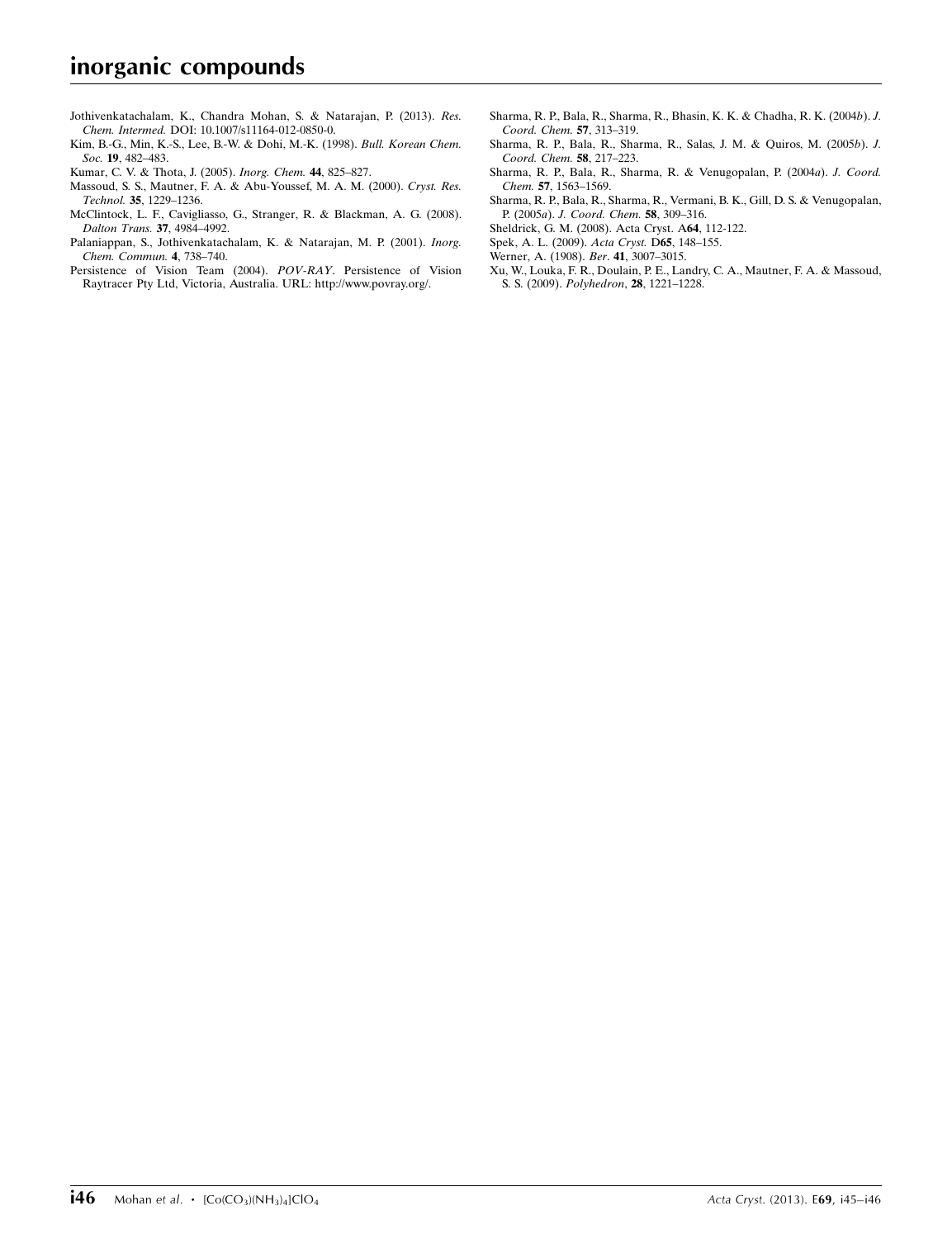# **supporting information**

*Acta Cryst.* (2013). E**69**, i45–i46 [doi:10.1107/S1600536813018187]

# **Tetraammine(carbonato-***κ***<sup>2</sup>** *O***,***O***′)cobalt(III) perchlorate**

# **Singaravelu Chandra Mohan, Samson Jegan Jenniefer, Packianathan Thomas Muthiah and Kandasamy Jothivenkatachalam**

## **S1. Comment**

Cobalt(III) ammine complexes are well known and were widely studied by Werner (1908). In aqueous medium, the chelated ring of a bicarbonate complex is opened and protonation occurs due to hydrolysis which leads to instability. The less stability of a carbonato complex in acidic aqueous medium not only leads to protonation but also makes a site for metallation (McClintock *et al.*, 2008; Cavigliasso *et al.*, 2008). The carbanato complex also plays a vital role in photocleavage of proteins with high preference and it assists the new models of transition metal complexes for the photocleavage (Kumar & Thota, 2005). The P—O bonds present in the phosphodiester of DNA have been cleaved hydrolytically by the imitative of chelated carbonato complexes (Xu *et al.*, 2009). Recently the carbonate radical generation by photochemical reaction of carbonatopentaamminecobalt(III) complex was also reported (Busset *et al.*, 2007). The photochemical reactions of carboxylatopentamminecobalt(III) complexes lead to the reduction of metal centre and the formation of oxidized ligands, which may lead to the synthesis of value added products (Palaniappan *et al.*, 2001; Jothivenkatachalam *et al.*, 2013).

The crystal structure of the title complex is composed of one  $[CoCO<sub>3</sub>(NH<sub>3</sub>)<sub>4</sub>]<sup>+</sup>$  cation and a ClO<sub>4</sub> anion in a 1:1 molar ratio. A mirror plane bisects the cation as well as the perchlorate anion, hence half a cation and an anion form the asymmetric unit. The molecular structure of the title complex is shown in Fig. 1. The Co<sup>III</sup> ion is coordinated by two  $NH<sub>3</sub>$ ligands and a chelating carbanato ligand equatorially, by two  $NH<sub>3</sub>$  groups axially. Unlike other d<sup>6</sup> octahedral Co(II) complexes the title complex shows a distortion from ideal octahedral geometry. This can be noted by the deviation of O1  $-$ Co $-$ O1<sup>i</sup> bond angle of 68.41 (7)<sup>o</sup> from the ideal octahedral bond angle of 90<sup>o</sup>. This is due to the steric restriction of the carbanato ligand in the formation of four membered chelate ring. The observed O—Co—O bond angle is similar to those observed in related  $[Co(CO<sub>3</sub>)(N)<sub>4</sub>]$ + species (Kim *et al.*, 1998; Massoud *et al.*, 2000). The chelating  $CO<sub>3</sub><sup>2</sup>$  has a slight influence on the N1—Co—N1<sup>i</sup> bond angle *trans* to the O1—Co—O1<sup>i</sup> angle. The N1—Co—N1<sup>i</sup> bond angle is 94.22  $(8)^\circ$ . The Co—N bond distances observed for the complex under investigation is similar to those reported earlier  $[CoCO<sub>3</sub>(L2)]ClO<sub>4</sub>, [Co(NH<sub>3</sub>)<sub>2</sub>(NO<sub>2</sub>)<sub>4</sub>], [Co(NH<sub>3</sub>)<sub>6</sub>]<sub>3</sub><sup>+</sup>, (Massoud *et al.*, 2000; Sharma *et al.*, 2004*a,b*; Sharma *et al.*,$  $2005a,b$ ). In the crystal, N—H<sup> $...$ </sup>O hydrogen bonds connect anions and cations to form a three-dimensional network (Fig. 2).

## **S2. Experimental**

Carbonatotetramminecobalt(III) perchlorate was synthesized by the treatment of sodium bicarbonate with aquapentaamminecobalt(III) perchlorate dissolved in small amount of hot water. The pH of the reaction mixture is adjusted to pH 8 by varying sodium bicarbonate and refluxed at 333K for 4 h and kept in cool place. The purple colored carbonatotetramminecobalt(III) perchlorate precipitate then settled. The resulting solution was filtered and was dissolved in minimum amount of hot water, and then allowed to crystallize by slow evaporation at ambient temperature. Fine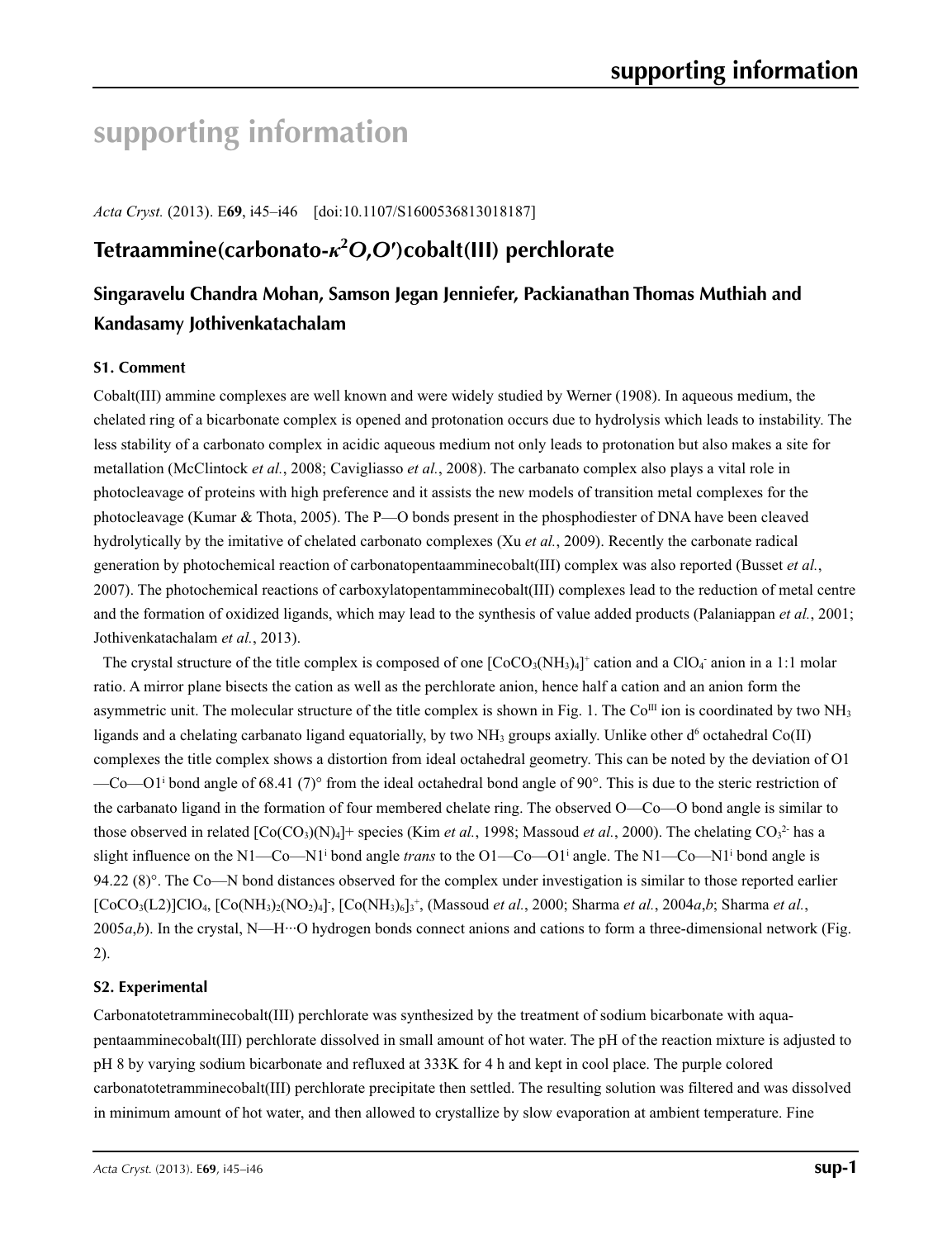purple crystals of X-ray quality separated out after one week. These were filtered, washed with ethanol, acetone and airdried.

# **S3. Refinement**

The H atoms attached to N3 and N4 were located from a difference Fourier map and were refined freely. The H atoms attached to N1 were placed in geometrically idealized positions and constrained to ride on their parent atom, with N—H distance of 0.89 Å, and with  $U_{iso}(H)$  set at 1.5U<sub>eq</sub>(N).



# **Figure 1**

The molecular structure of the title compound, with anisotropic displacement ellipsoids drawn at 50% probability level [Symmetry code:  $(i)$  x,  $-y+1/2$ , z].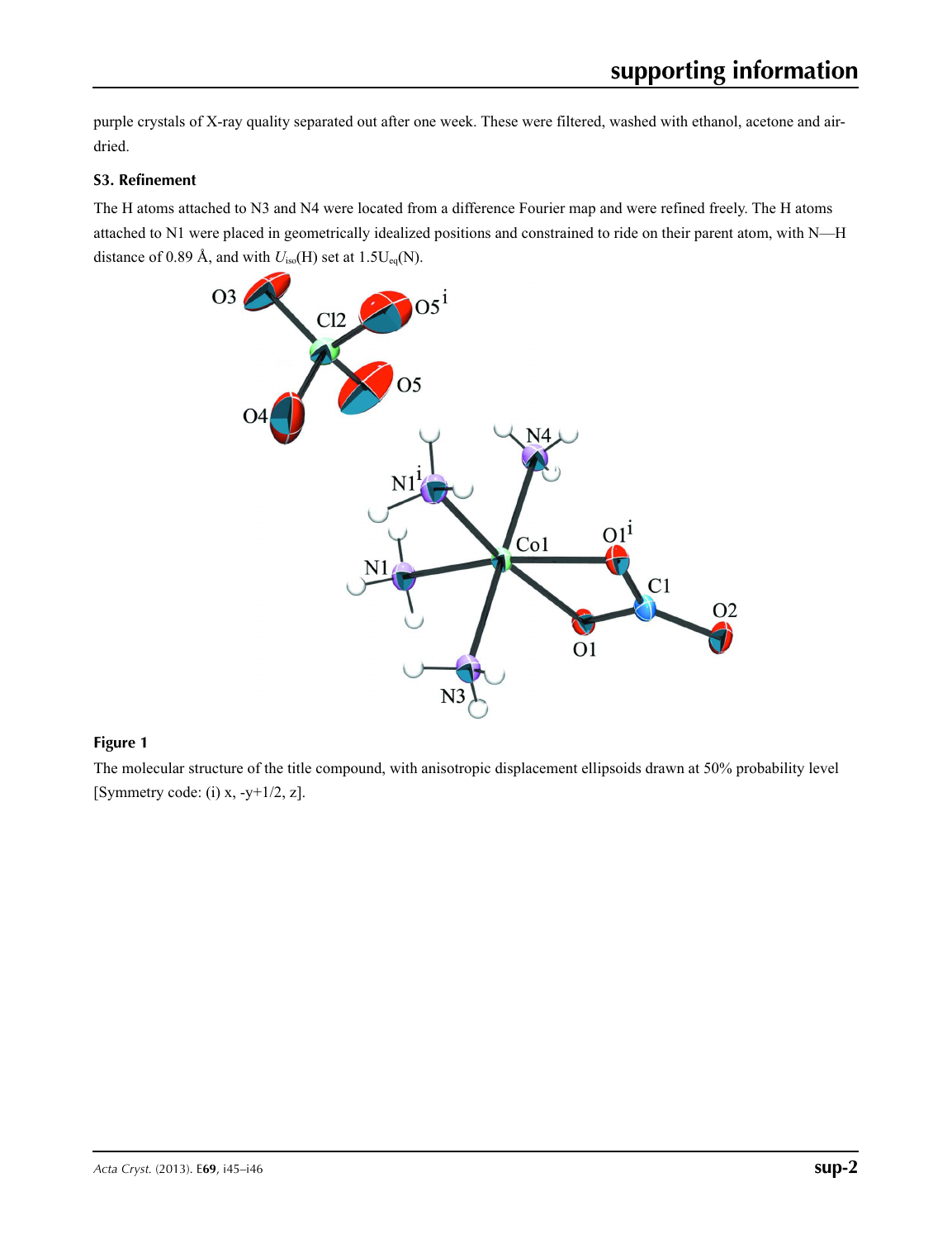

### **Figure 2**

The packing of the complex viewed along the *c* axis, showing N—H···O hydrogen bonds as dashed lines.

# **Tetraammine(carbonato-***κ***<sup>2</sup>** *O***,***O***′)cobalt(III) perchlorate**

*Crystal data*

 $[Co(CO_3)(NH_3)_4]ClO_4$  $M_r = 286.53$ Orthorhombic, *Pnma* Hall symbol: -P 2ac 2n  $a = 17.8961(5)$  Å  $b = 8.0768(2)$  Å  $c = 6.8871(2)$  Å  $V = 995.48(5)$  Å<sup>3</sup>  $Z = 4$ 

### *Data collection*

Bruker SMART APEXII CCD area-detector diffractometer Radiation source: fine-focus sealed tube Graphite monochromator *φ* and *ω* scans Absorption correction: multi-scan (*SADABS*; Bruker, 2008)  $T_{\text{min}} = 0.951$ ,  $T_{\text{max}} = 0.962$ 

### *Refinement*

Refinement on *F*<sup>2</sup> Least-squares matrix: full *R*[ $F^2 > 2\sigma(F^2)$ ] = 0.042  $wR(F^2) = 0.153$  $S = 1.15$ 1947 reflections 91 parameters 0 restraints

 $F(000) = 584$  $D_x = 1.912$  Mg m<sup>-3</sup> Mo *Kα* radiation, *λ* = 0.71073 Å Cell parameters from 1947 reflections  $\theta$  = 2.3–33.0°  $\mu$  = 2.01 mm<sup>-1</sup>  $T = 296$  K Plate, purple  $0.09 \times 0.08 \times 0.07$  mm

12900 measured reflections 1947 independent reflections 1565 reflections with  $I > 2\sigma(I)$  $R_{\text{int}} = 0.032$  $\theta_{\text{max}} = 33.0^{\circ}, \theta_{\text{min}} = 2.3^{\circ}$ *h* = −27→27  $k = -11 \rightarrow 12$  $l = -10 \rightarrow 10$ 

Primary atom site location: structure-invariant direct methods Secondary atom site location: difference Fourier map Hydrogen site location: inferred from neighbouring sites H atoms treated by a mixture of independent and constrained refinement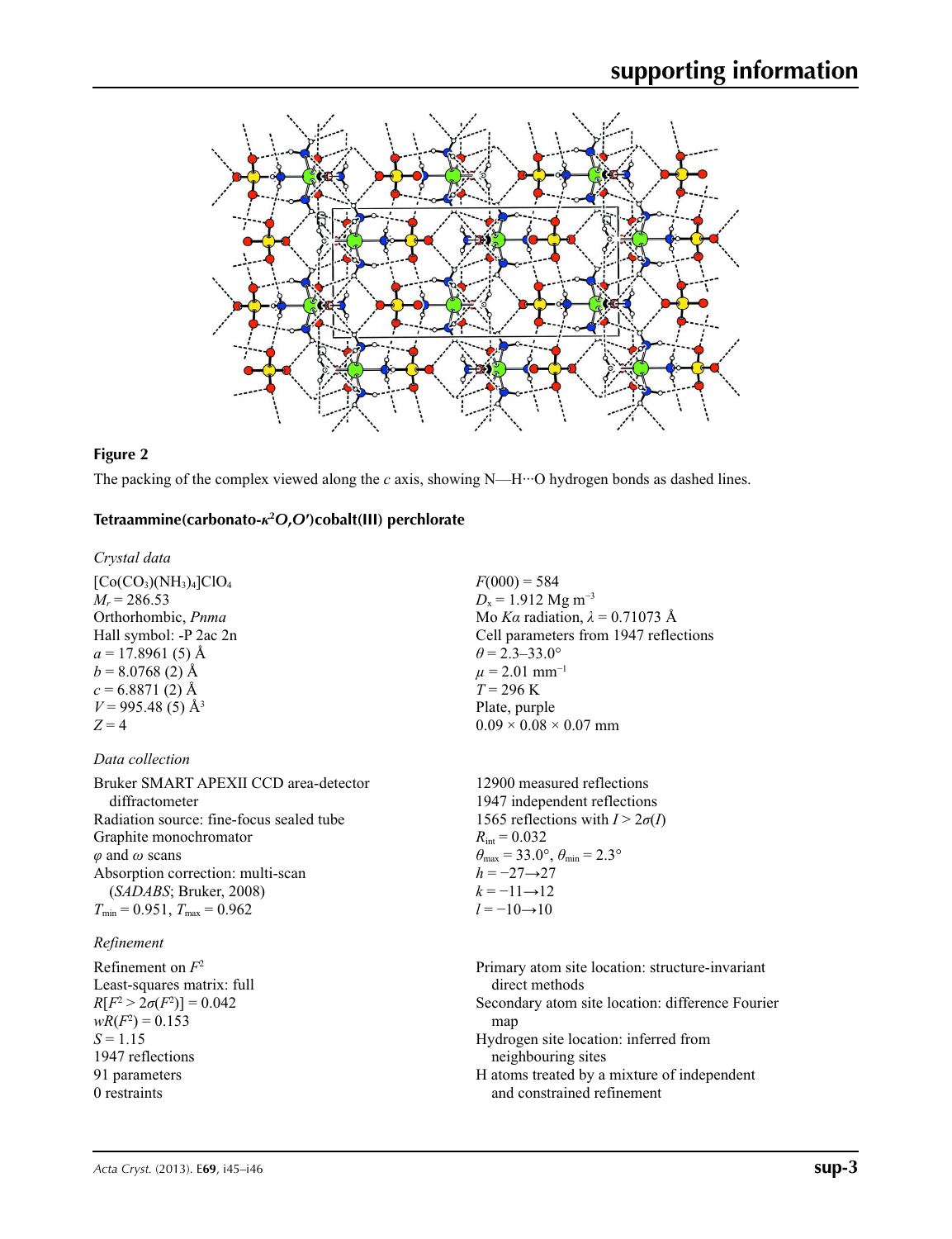| $w = 1/[\sigma^2(F_0^2) + (0.1P)^2]$   | $\Delta\rho_{\rm max}$ = 1.06 e Å <sup>-3</sup>  |
|----------------------------------------|--------------------------------------------------|
| where $P = (F_o^2 + 2F_c^2)/3$         | $\Delta\rho_{\rm min}$ = -0.75 e Å <sup>-3</sup> |
| $(\Delta/\sigma)_{\text{max}}$ < 0.001 |                                                  |

*Special details*

**Geometry**. Bond distances, angles *etc*. have been calculated using the rounded fractional coordinates. All su's are estimated from the variances of the (full) variance-covariance matrix. The cell e.s.d.'s are taken into account in the estimation of distances, angles and torsion angles

**Refinement**. Refinement on  $F^2$  for ALL reflections except those flagged by the user for potential systematic errors. Weighted *R*-factors  $wR$  and all goodnesses of fit *S* are based on  $F^2$ , conventional *R*-factors *R* are based on *F*, with *F* set to zero for negative  $F^2$ . The observed criterion of  $F^2 > \sigma(F^2)$  is used only for calculating -*R*-factor-obs *etc*. and is not relevant to the choice of reflections for refinement. *R*-factors based on  $F^2$  are statistically about twice as large as those based on  $F$ , and *R*-factors based on ALL data will be even larger.

|  | Fractional atomic coordinates and isotropic or equivalent isotropic displacement parameters $(\AA^2)$ |  |  |  |  |  |  |  |
|--|-------------------------------------------------------------------------------------------------------|--|--|--|--|--|--|--|
|--|-------------------------------------------------------------------------------------------------------|--|--|--|--|--|--|--|

|                 | $\mathcal{X}$  | $\mathcal{Y}$ | z           | $U_{\rm iso}*/U_{\rm eq}$ |  |
|-----------------|----------------|---------------|-------------|---------------------------|--|
| Co <sub>1</sub> | 0.07671(2)     | 0.25000       | 0.88852(5)  | 0.0258(1)                 |  |
| O <sub>1</sub>  | 0.05126(10)    | 0.1164(2)     | 1.10933(19) | 0.0324(5)                 |  |
| O <sub>2</sub>  | 0.01415(17)    | 0.25000       | 1.3801(3)   | 0.0486(9)                 |  |
| N1              | 0.09597(12)    | 0.0723(2)     | 0.7015(3)   | 0.0362(5)                 |  |
| N <sub>3</sub>  | $-0.02722(17)$ | 0.25000       | 0.8052(4)   | 0.0328(8)                 |  |
| N <sub>4</sub>  | 0.18057(18)    | 0.25000       | 0.9753(5)   | 0.0380(9)                 |  |
| C1              | 0.03851(18)    | 0.25000       | 1.2100(4)   | 0.0319(8)                 |  |
| Cl2             | 0.27539(5)     | 0.25000       | 0.48795(14) | 0.0426(3)                 |  |
| O <sub>3</sub>  | 0.3348(3)      | 0.25000       | 0.3518(8)   | 0.0950(17)                |  |
| O <sub>4</sub>  | 0.2027(3)      | 0.25000       | 0.4051(6)   | 0.149(4)                  |  |
| O <sub>5</sub>  | 0.2799(3)      | 0.1123(4)     | 0.6072(7)   | 0.131(2)                  |  |
| H1A             | 0.14500        | 0.05620       | 0.69100     | $0.0540*$                 |  |
| H1B             | 0.07740        | 0.10050       | 0.58620     | $0.0540*$                 |  |
| H1C             | 0.07430        | $-0.02060$    | 0.74220     | $0.0540*$                 |  |
| H2              | 0.1869(18)     | 0.174(4)      | 1.035(5)    | $0.052(10)*$              |  |
| H <sub>3</sub>  | 0.209(3)       | 0.25000       | 0.904(8)    | $0.062(19)*$              |  |
| H4              | $-0.0472(17)$  | 0.171(3)      | 0.843(4)    | $0.032(7)$ *              |  |
| H <sub>5</sub>  | $-0.029(2)$    | 0.25000       | 0.686(6)    | $0.023(8)$ *              |  |

*Atomic displacement parameters (Å2 )*

|                 | $U^{11}$   | $U^{22}$   | $U^{33}$   | $U^{12}$     | $U^{13}$      | $U^{23}$     |  |
|-----------------|------------|------------|------------|--------------|---------------|--------------|--|
| Co <sub>1</sub> | 0.0320(3)  | 0.0241(2)  | 0.0213(2)  | 0.0000       | $-0.0021(1)$  | 0.0000       |  |
| O <sub>1</sub>  | 0.0417(9)  | 0.0285(8)  | 0.0269(7)  | $-0.0032(7)$ | $-0.0017(5)$  | 0.0027(5)    |  |
| O <sub>2</sub>  | 0.0462(14) | 0.077(2)   | 0.0227(10) | 0.0000       | 0.0028(8)     | 0.0000       |  |
| N1              | 0.0450(10) | 0.0319(9)  | 0.0318(8)  | 0.0014(8)    | 0.0007(8)     | $-0.0035(7)$ |  |
| N <sub>3</sub>  | 0.0368(13) | 0.0343(14) | 0.0272(12) | 0.0000       | $-0.0029(10)$ | 0.0000       |  |
| N <sub>4</sub>  | 0.0369(14) | 0.0407(18) | 0.0364(14) | 0.0000       | $-0.0037(12)$ | 0.0000       |  |
| C <sub>1</sub>  | 0.0336(13) | 0.0392(16) | 0.0230(11) | 0.0000       | $-0.0044(10)$ | 0.0000       |  |
| Cl2             | 0.0418(4)  | 0.0377(5)  | 0.0482(5)  | 0.0000       | 0.0064(3)     | 0.0000       |  |
| O <sub>3</sub>  | 0.102(3)   | 0.068(3)   | 0.115(3)   | 0.0000       | 0.076(3)      | 0.0000       |  |
| O4              | 0.066(3)   | 0.324(11)  | 0.056(3)   | 0.0000       | $-0.0011(19)$ | 0.0000       |  |
|                 |            |            |            |              |               |              |  |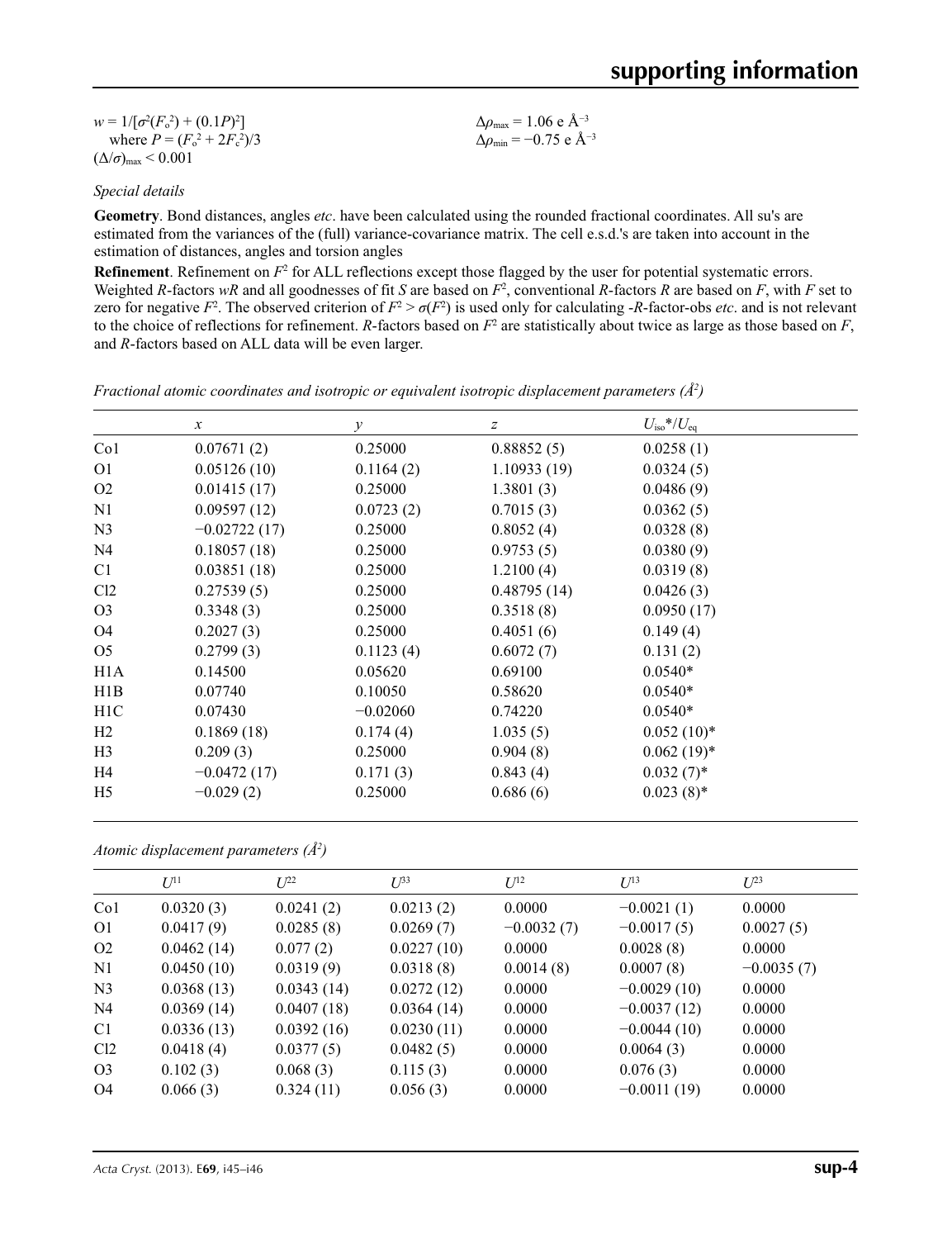|                                        |                                       |             |          |                            |          | supporting information |
|----------------------------------------|---------------------------------------|-------------|----------|----------------------------|----------|------------------------|
| O <sub>5</sub>                         | 0.162(4)                              | 0.0684(19)  | 0.161(4) | 0.041(2)                   | 0.070(3) | 0.054(2)               |
|                                        | Geometric parameters $(\AA, \degree)$ |             |          |                            |          |                        |
| $Co1 - O1$                             |                                       | 1.9195(15)  |          | $O2 - C1$                  |          | 1.250(4)               |
| $Co1 - N1$                             |                                       | 1.9590(19)  |          | $N1 - H1A$                 |          | 0.8900                 |
| $Co1 - N3$                             |                                       | 1.947(3)    |          | $N1 - H1B$                 |          | 0.8900                 |
| $Co1 - N4$                             |                                       | 1.952(3)    |          | $N1 - H1C$                 |          | 0.8900                 |
| $Co1 - O1$ <sup>i</sup>                |                                       | 1.9195(15)  |          | $N3 - H4$                  |          | 0.78(3)                |
| $Co1 - N1$ <sup>i</sup>                |                                       | 1.9590(19)  |          | $N3 - H5$                  |          | 0.82(4)                |
| $Cl2$ — $O5i$                          |                                       | 1.385(4)    |          | $N3 - H4$ <sup>i</sup>     |          | 0.78(3)                |
| $Cl2$ - $O3$                           |                                       | 1.418(6)    |          | $N4 - H3$                  |          | 0.71(5)                |
| $Cl2$ -O4                              |                                       | 1.421(5)    |          | $N4 - H2$                  |          | 0.75(3)                |
| $Cl2$ -O5                              |                                       | 1.385(4)    |          | $N4 - H2$                  |          | 0.75(3)                |
| $O1 - C1$                              |                                       | 1.303(2)    |          |                            |          |                        |
| $Co1 \cdots O2$ ii                     |                                       | 3.676(2)    |          | $N3 \cdot 01$              |          | 2.743(3)               |
| Co1…O1iii                              |                                       | 3.7420(17)  |          | $N3 \cdots N1^i$           |          | 2.726(3)               |
| $Co1 \cdots O1$ <sup>iv</sup>          |                                       | 3.7420(17)  |          | $N3\cdots$ O2ii            |          | 3.020(4)               |
| $Co1 \cdots O2^v$                      |                                       | 3.676(2)    |          | $N3 \cdot N1$              |          | 2.726(3)               |
| $Cl2 \cdots H1 A^{i}$                  |                                       | 3.1400      |          | $N3 \cdot C1$              |          | 3.026(4)               |
| $Cl2 \cdots H1A$                       |                                       | 3.1400      |          | $N4 \cdots N1^i$           |          | 2.812(4)               |
| $Cl2 \cdots H3$                        |                                       | 3.10(5)     |          | $N4 \cdot \cdot \cdot 01$  |          | 2.715(3)               |
| $Cl2 \cdots H3$                        |                                       | 3.10(5)     |          | N4…O4vii                   |          | 2.987(5)               |
| $O1 \cdots O2$                         |                                       | 2.255(2)    |          | $N4 \cdots O1^i$           |          | 2.715(3)               |
| $O1 \cdots N3^{iv}$                    |                                       | 3.0478(18)  |          | $N4\cdots$ O5xiv           |          | 3.145(4)               |
| $O1 \cdot N3$                          |                                       | 2.743(3)    |          | $N4 \cdot N1$              |          | 2.812(4)               |
| $O1 \cdots Co1$ <sup>vi</sup>          |                                       | 3.7420(17)  |          | $N4 \cdots C1$             |          | 3.013(5)               |
| $O1 \cdot \cdot \cdot N1$              |                                       | 2.942(2)    |          | N4…O4viii                  |          | 2.987(5)               |
| $O1 \cdot \cdot \cdot N4$              |                                       | 2.715(3)    |          | $N4 \cdots O5^{xii}$       |          | 3.145(4)               |
| $O1 \cdots O1$ <sup>iv</sup>           |                                       | 3.028(2)    |          | $N1 \cdots H5$             |          | 2.66(3)                |
| $O1 \cdots N3$ <sup>vi</sup>           |                                       | 3.0478 (18) |          | $N1 \cdots H3$             |          | 2.85(5)                |
| $O1 \cdot \cdot \cdot O1$ <sup>i</sup> |                                       | 2.158(2)    |          | $N1 \cdots H4$             |          | 2.86(3)                |
| $O1 \cdots Co1$ <sup>iv</sup>          |                                       | 3.7420(17)  |          | $N1 \cdots H1B^i$          |          | 2.7800                 |
| $O2 \cdot \cdot N1$ <sup>vii</sup>     |                                       | 3.017(3)    |          | $N1 \cdots H2$             |          | 2.93(3)                |
| $O2 \cdot \cdot N3$ <sup>vii</sup>     |                                       | 3.020(4)    |          | $N3 \cdots H1 C^i$         |          | 2.8800                 |
| $O2 \cdots Co1$ <sup>viii</sup>        |                                       | 3.676(2)    |          | $N3 \cdots H1B$            |          | 2.6900                 |
| $O2 \cdot \cdot \cdot O1^i$            |                                       | 2.255(2)    |          | $N3 \cdot \cdot \cdot H1C$ |          | 2.8800                 |
| $O2 \cdot \cdot \cdot N3$ viii         |                                       | 3.020(4)    |          | $N3 \cdots H1B^i$          |          | 2.6900                 |
| O <sub>2</sub> ···Co <sub>1vii</sub>   |                                       | 3.676(2)    |          | $N4 \cdots H1 A^{i}$       |          | 2.5900                 |
| $O2 \cdot O1$                          |                                       | 2.255(2)    |          | $N4 \cdot \cdot \cdot H1A$ |          | 2.5900                 |
| $O2\cdots N1$ viii                     |                                       | 3.017(3)    |          | $C1 \cdots O4$ viii        |          | 3.231(6)               |
| $O3 \cdot \cdot \cdot N1^{ix}$         |                                       | 3.063(3)    |          | $C1 \cdots N3$             |          | 3.026(4)               |
| $O3 \cdot \cdot \cdot N1^x$            |                                       | 3.063(3)    |          | $C1 \cdot \cdot \cdot N4$  |          | 3.013(5)               |
| $O4 \cdot \cdot \cdot N1^i$            |                                       | 3.143(5)    |          | $C1 \cdots O4$ vii         |          | 3.231(6)               |
| $O4 \cdot \cdot \cdot N4^{ii}$         |                                       | 2.987(5)    |          | $C1 \cdots H2$             |          | 2.98(3)                |
| $O4 \cdots C1$ <sup>v</sup>            |                                       | 3.231(6)    |          | $C1 \cdots H1C$ iv         |          | 2.7600                 |
| $O4 \cdots C1^{ii}$                    |                                       | 3.231(6)    |          | $C1 \cdots H4$             |          | 3.03(3)                |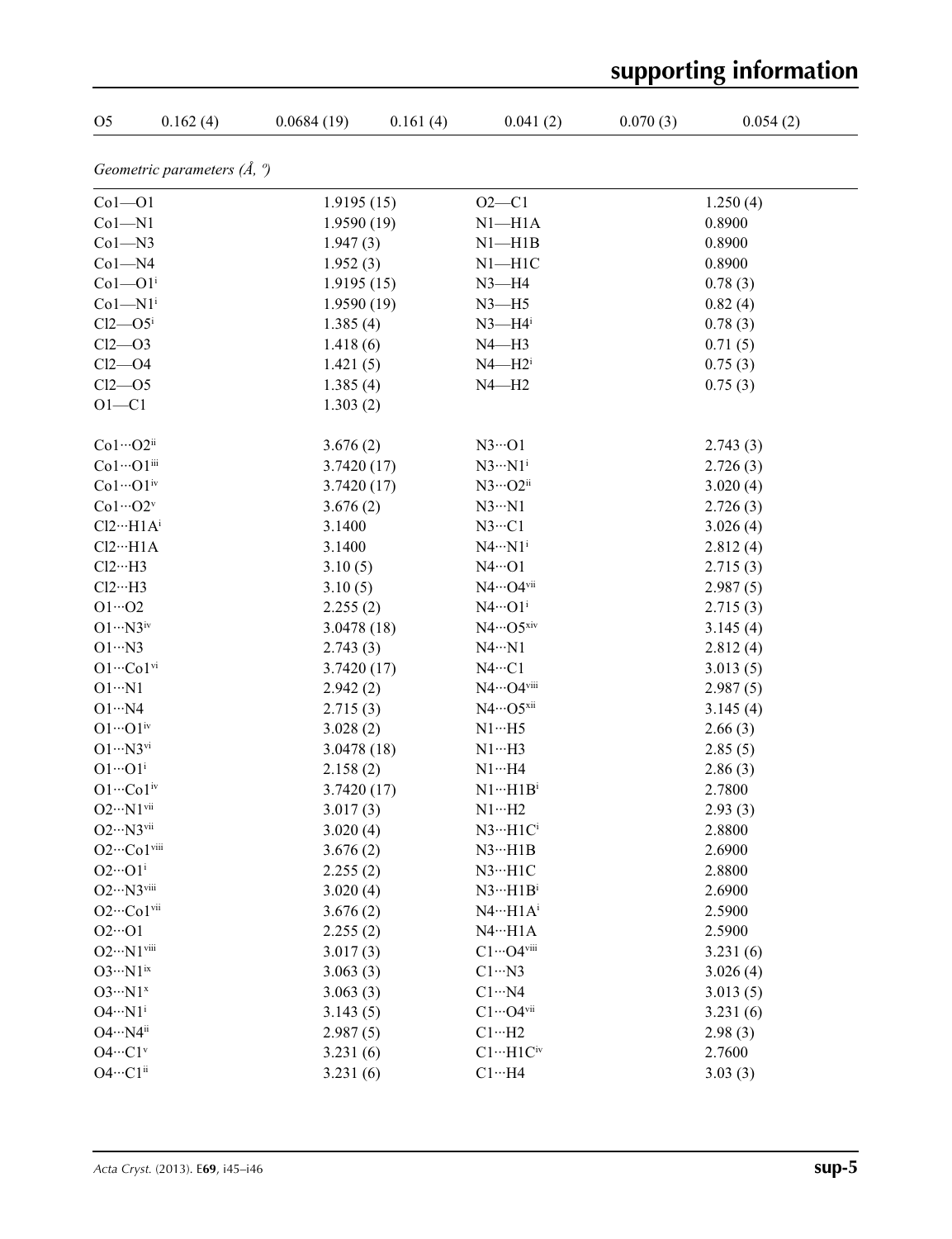| $O4 \cdot \cdot \cdot N4$ <sup>v</sup>   | 2.987(5)   | $C1 \cdots H1B$ viii                 | 2.9400     |
|------------------------------------------|------------|--------------------------------------|------------|
| $O4 \cdot N1$                            | 3.143(5)   | $C1 \cdots H4$ <sup>i</sup>          | 3.03(3)    |
| $O5 \cdot \cdot \cdot N4^{xi}$           | 3.145(4)   | $Cl \cdots H1Cl$                     | 2.7600     |
| $O5 \cdot \cdot \cdot N4$ <sup>ix</sup>  | 3.145(4)   | $C1 \cdots H1B$ vii                  | 2.9400     |
| $O1 \cdots H1 C^{iv}$                    | 2.5900     | $Cl \cdots H2^i$                     | 2.98(3)    |
| $O1 \cdot H2$                            | 2.52(3)    | H1AH3                                | 2.4300     |
| $O1 \cdots H4$ iv                        | 2.35(2)    | H1A…O3xii                            | 2.7300     |
| $O1 \cdot \cdot \cdot H4$                | 2.58(3)    | H1A…O3xiii                           | 2.7300     |
| $O1 \cdot \cdot \cdot H1C$               | 2.7900     | $H1A\cdots$ O5                       | 2.5200     |
| $O2 \cdot \cdot \cdot H1C$ <sup>iv</sup> | 2.5800     | $H1A \cdots C12$                     | 3.1400     |
| $O2 \cdots H5$ viii                      | 2.24(4)    | $H1A\cdots$ O4                       | 2.7200     |
| $O2 \cdot \cdot \cdot H1B$ vii           | 2.1800     | H1A…Cl2                              | 3.1400     |
| O <sub>2</sub> ···H <sub>1Ciii</sub>     | 2.5800     | $H1A\cdots$ O4                       | 2.7200     |
| $O2 \cdot \cdot \cdot H5$ vii            | 2.24(4)    | $H1B\cdots O2^v$                     | 2.1800     |
| O <sub>2</sub> ···H <sub>1Bviii</sub>    | 2.1800     | $H1B\cdots C1^{ii}$                  | 2.9400     |
| $O3 \cdot H1A^x$                         | 2.7300     | H1BH5                                | 2.3600     |
| $O3 \cdot \cdot \cdot H1A^{ix}$          | 2.7300     | $H1B\cdots O2^{ii}$                  | 2.1800     |
| $O3 \cdot \cdot \cdot H1C^{ix}$          | 2.5800     | $H1B\cdots$ O4                       | 2.8400     |
| $O3 \cdot \cdot \cdot H1C^x$             | 2.5800     |                                      |            |
|                                          |            | $H1B\cdots O4$                       | 2.8400     |
| $O4 \cdot \cdot \cdot H1A$               | 2.7200     | $H1B\cdots C1v$                      | 2.9400     |
| $O4 \cdot \cdot \cdot H2^{ii}$           | 2.64(3)    | $H1B\cdots H1B^i$                    | 2.4100     |
| $O4 \cdot \cdot \cdot H1B$               | 2.8400     | $H1C \cdots C1$ <sup>vi</sup>        | 2.7600     |
| $O4 \cdot \cdot \cdot H2^v$              | 2.64(3)    | $\mathrm{H1C}\cdots\mathrm{O1^{iv}}$ | 2.5900     |
| $O4 \cdot \cdot \cdot H1A^i$             | 2.7200     | $H1C\cdots O2^{\rm iv}$              | 2.5800     |
| $O4 \cdot \cdot \cdot H1B^i$             | 2.8400     | H1C…O3xii                            | 2.5800     |
| $O5 \cdot \cdot \cdot H3$                | 2.65(5)    | H1C…O2vi                             | 2.5800     |
| $O5 \cdot \cdot \cdot H1A$               | 2.5200     | $H1C\cdots C1iv$                     | 2.7600     |
| $O5 \cdot \cdot \cdot H2^{ix}$           | 2.44(3)    | H1C…O3xiii                           | 2.5800     |
| $O5 \cdot \cdot \cdot H3$                | 2.65(5)    | H <sub>2</sub> ···O4viii             | 2.64(3)    |
| $N1 \cdots 01$                           | 2.942(2)   | $H2\cdots$ O4vii                     | 2.64(3)    |
| $N1 \cdots$ O4                           | 3.143(5)   | $H2\cdots$ O5xii                     | 2.44(3)    |
| $N1 \cdots N1$ <sup>i</sup>              | 2.871(2)   | $H3 \cdots Cl2$                      | 3.10(5)    |
| $N1 \cdots N3$                           | 2.726(3)   | $H3 \cdots O5$                       | 2.65(5)    |
| $N1 \cdots O2^{ii}$                      | 3.017(3)   | $H3 \cdots H1A$                      | 2.4300     |
| $N1 \cdots$ O4                           | 3.143(5)   | $H3\cdot\cdot\cdot Cl2$              | 3.10(5)    |
| $N1 \cdots Q3$ xii                       | 3.063(3)   | $H3 \cdots O5^i$                     | 2.65(5)    |
| $N1 \cdots N4$                           | 2.812(4)   | $H3 \cdots H1 A^{i}$                 | 2.4300     |
| $N1\cdots O2^v$                          | 3.017(3)   | $H4 \cdots O1$ <sup>iv</sup>         | 2.35(2)    |
| $N1 \cdots O3$ xiii                      | 3.063(3)   | $H5\cdots O2v$                       | 2.24(4)    |
| $N3\cdots O2^v$                          | 3.020(4)   | $H5 \cdots H1B^i$                    | 2.3600     |
| $N3\cdots O1$ <sup>iv</sup>              | 3.0478(18) | $H5 \cdot \cdot \cdot H1B$           | 2.3600     |
| $N3 \cdots O1^i$                         | 2.743(3)   | $H5\cdots O2ii$                      | 2.24(4)    |
| $N3\cdots$ O $1$ iii                     | 3.0478(18) |                                      |            |
| $O1 - Co1 - N1$                          | 98.67(7)   | $Co1-O1-C1$                          | 89.86 (13) |
| $O1 - Co1 - N3$                          | 90.39(9)   | $Co1-M1-H1C$                         | 110.00     |
| $O1 - Co1 - N4$                          | 89.05 (10) | $Co1-M1-H1B$                         | 109.00     |
| $O1 - Co1 - C1$                          | 34.21(5)   | H1A-N1-H1C                           | 109.00     |